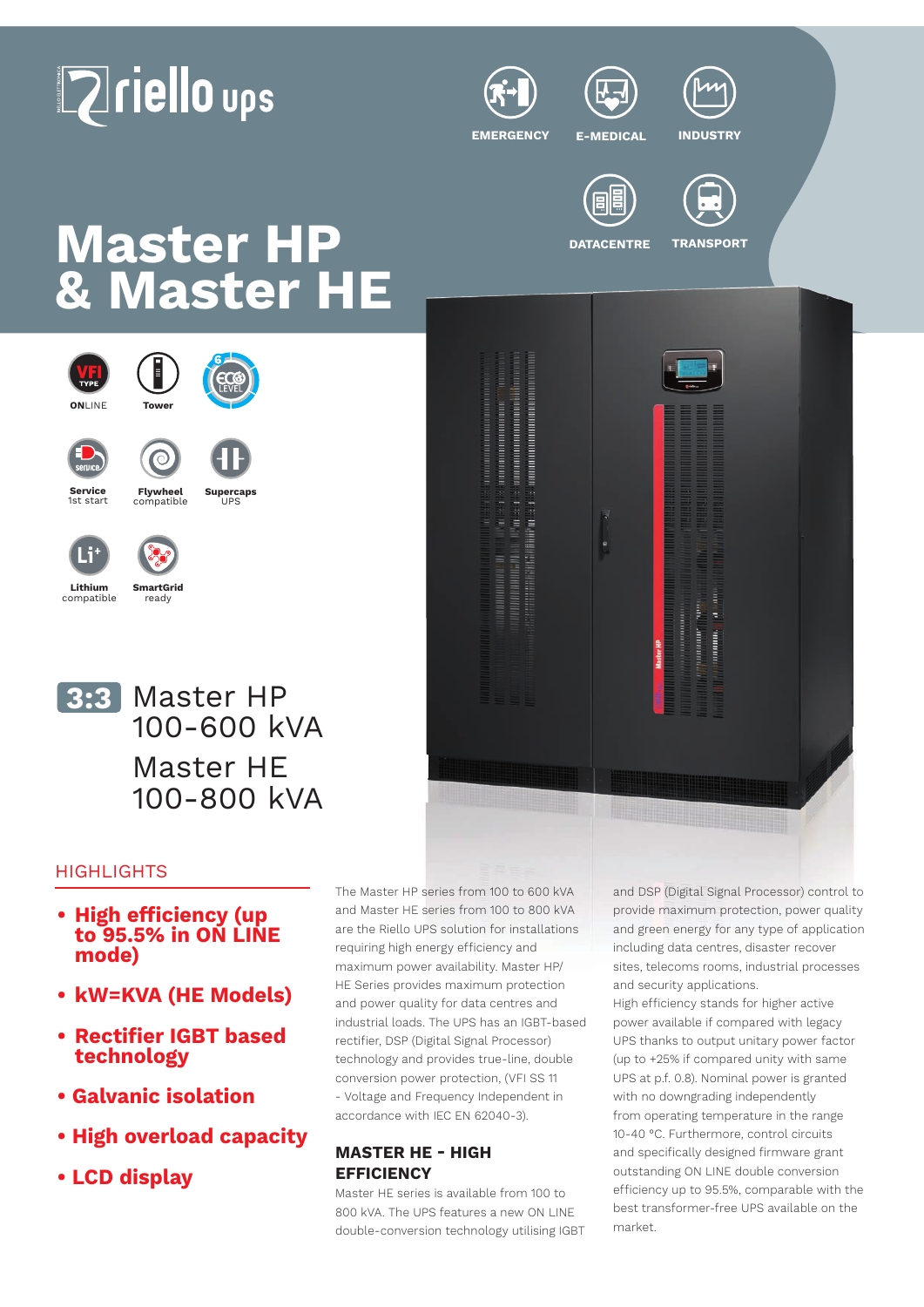#### **MAXIMISED COST SAVINGS**

The Master HP/HE has the ability to monitor the mains input quality and to select the best operating mode based on the interference present (Smart Active mode) or circular redundancy (Parallel Energy Saving mode), which allows the UPS to regulate available capacity based on the immediate demands of the load, automatically switching to standby in the event of excess capacity. The Master HP/ HE also offers high levels of efficiency for partial loads, resulting in reduced operating costs.

### **POWER CONTINUITY**

For years, Riello UPS has developed and supplied solutions for dealing with the different requirements and problems that inevitably arise in critical applications. Riello UPS offers flexible, high-availability solutions that are able to adapt to different system structures and critical levels. Riello UPS creates UPS systems that can tolerate a number of components or subsystem failures, while continuing to operate normally, providing power without interruption. This is achieved by careful design, installing redundant elements, eliminating common failure points, scheduling maintenance activities and controlling and supervising the system operating parameters and environment. The TEC service team is ready to provide guidance and advice on projects.

## **ZERO IMPACT SOURCE**

The Master HP/HE series features the added advantages of the Zero Impact Source formula offered by an IGBTbased rectifier assembly. This eliminates problems connected with installation in networks with limited power capacity, where the UPS is supplied by a generator set or anywhere there are compatibility problems with loads generate current harmonics. Master HP/HE series UPS have zero impact on the power supply source, whether it is a mains grid or generator set:

- input current distortion <3%;
- input power factor 0.99;
- power walk-in function that ensures progressive rectifier start up;
- start up delay function, to restart the rectifiers when mains power is restored if there are several UPS in the system.

#### **BATTERY CARE SYSTEM**

Master HP/HE series UPS include a range of features designed to prolong battery life and reduce their usage such as different recharging methods, deep discharge protection, current limitation and voltage



compensation according with battery room temperature.

Thanks to the STEP-UP/STEP-DOWN converter, that provides to recharge and discharge the battery, the current ripple in the battery is extremely reduced; this arrangement enhance the battery reliability since it is no longer connected to UPS DC bus. in the battery is extremely reduced; this arrangement enhance the battery reliability since it is no longer connected to UPS DC bus.

## **COMPLETE GALVANIC SEPARATION**

Master HP/HE UPS feature an output isolation transformer (delta zig/zag type) on the inverter as part of the inverter circuit inside the UPS cabinet, providing galvanic isolation between the load and the battery with improved versatility in system configuration, allowing:

- Complete UPS output galvanic isolation for critical infrastructures from the battery DC power source;
- two truly separated supply inputs (main and bypass), which can be taken from two different power sources (with different neutrals); this is particularly well suited to parallel systems in order to ensure selectivity between the two sources, thus improving the reliability of the entire installation;
- No neutral input connection is required at the UPS rectifier input stage; this method is particularly favourable in order to prevent the transmission of common neutral disturbances via the neutral conductor;
- No effects to the UPS output

performance or reduced impact of the inverter power components whilst supplying specific loads; in addition the inverter transformer minimizes the impact of third harmonic disturbances, prevents the effects of energy backfeed into the inverter when supplying industrial load applications and can supply unbalanced loads.

• High inverter short circuit current to clear faults which occur between phase and neutral on load side (up to three times nominal current).

Output transformer housed within the cabinet which allows for a significant reduction in the footprint and provides space saving.

#### **MAIN FEATURES**

- High efficiency up to 99.4% (STANDBY ON Mode);
- Compact size: e.g.: only 0.85 m<sup>2</sup> for the Master HP/HE 250 kVA;
- Reduced weight for tranformer based  $IIPS$
- Double load protection, both electronic and galvanic, towards the battery.

The entire Master HP/HE range is suitable for use in a wide range of applications. Thanks to the flexibility of configuration, available options and accessories, it is suitable for supplying any type of load, e.g. capacitive loads such as blade servers, rather then motor drivers or any other critical vertical application.

#### **SMART GRID READY**

Being Smart Grid Ready, Master HP/ HE allows for the implementation of power accumulation solutions, and at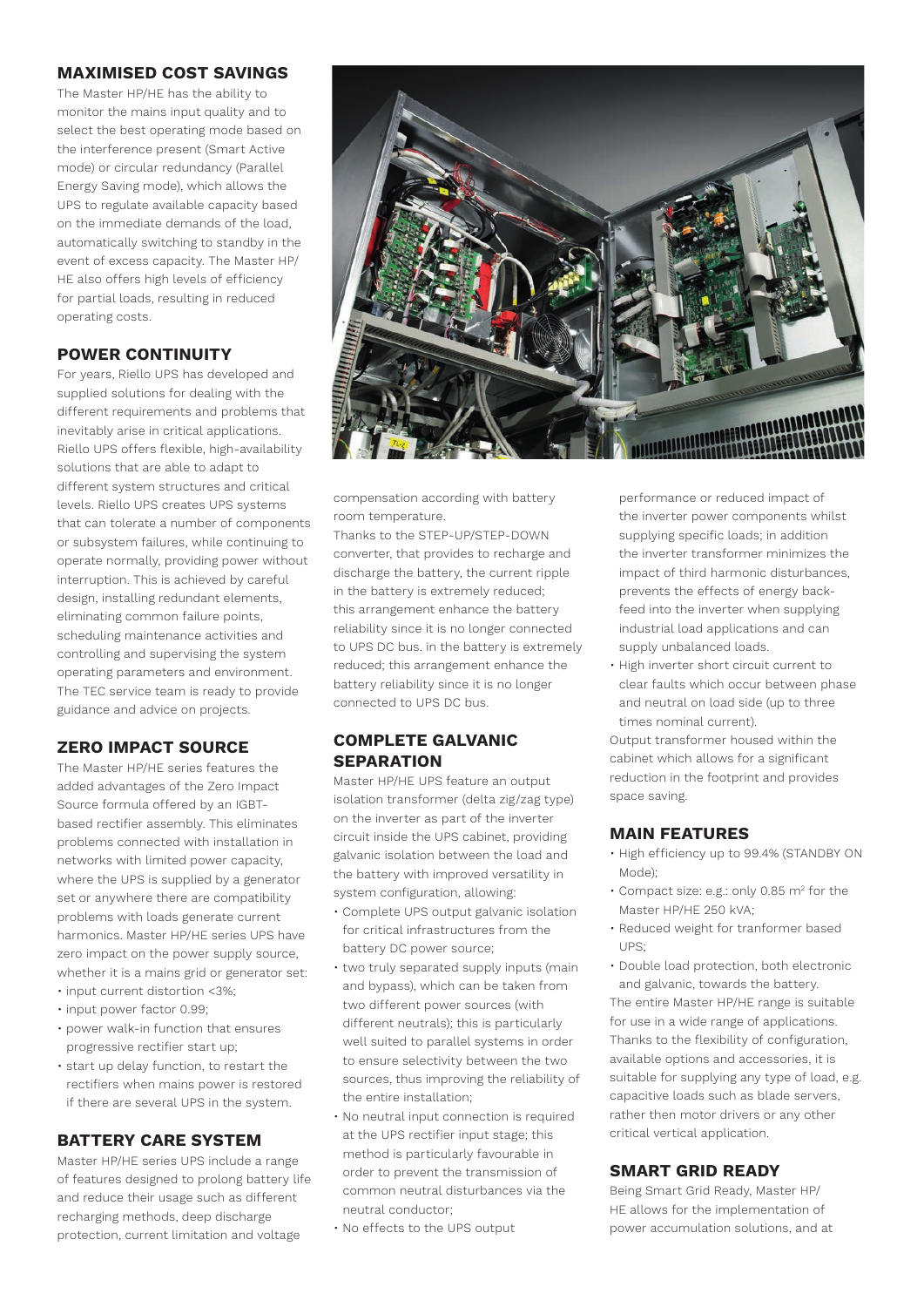the same time ensures extremely high levels of efficiency. It is also able to independently select the most efficient operating method based on the status of the grid. Master HP/HE UPS are also able to electronically interface with the energy manager using the smart grid communication network

## **MAXIMUM RELIABILITY AND AVAILABILITY**

- Distributed parallel configuration of up to 8 units per redundant (N+1) or power parallel system;
- Centralized parallel system up to 7 units with centralized bypass system (MSB);
- Dual bus configuration: allows two or more non-parallel UPS devices to remain synchronised even during mains power failure by adding the UGS device. The UGS also enables a Riello UPS to be synchronised with another power source that is independent and of a different power rating;
- Dynamic Dual bus configuration: allows two groups of UPS with the PSJ device to be connected in parallel whilst operating, in the event of maintenance (with no interruption to the output), using a power coupling switch. Should one of the UPS in one of the parallel groups fail, it is automatically excluded. The PSJ connects the remaining UPS, to the other parallel group via an external bypass, in order to continue to guarantee load redundancy. Allows two groups of UPS to be connected in parallel whilst operating, in the event of maintenance (with no interruption to the output), using a power coupling switch. Should one of the UPS in one of the parallel groups fail, it is automatically excluded. The PSJ connects the remaining UPS, to the other parallel group via an external bypass, in order to continue to guarantee load redundancy;
- Hot System Expansion (HSE): allows the addition of a further UPS into an existing system, without the need to switch off the existing UPS or transfer them to bypass mode. This guarantees maximum load protection, even during maintenance and system expansion;
- Maximum levels of availability, even in the event of an interruption to the parallel bus cable: the system is "FAULT TOLERANT". It is not affected by connection cable faults and continues powering the load without disruption, signalling an alarm condition;
- Efficiency Control System (ECS): a system to optimise the operating efficiency of parallel systems, according



to the power required by the load. N+1 redundancy is guaranteed, with every UPS working in parallel at the best load level possible to achieve higher overall efficiency.

#### **CENTRALIZED BYPASS CABINET**

The Riello UPS centralised bypass (named MSB) is available in four power ratings: 800, 1200, 2000 and 3000 kVA. Intermediate solutions within this range can be made, as well as solutions greater than 3000 kVA based on the requirements of the customer or application. The MSB centralised bypass can be integrated with the Master HP/HE range; in fact it can be associated with up to 7 UPS modules in the range, obviously without static bypass and associated bypass line (named MHT/ MHE NBP). Based on requirements thus ensuring complete flexibility aimed at satisfying all power and power supply requirements.

Riello UPS provides the same flexibility as the Master HP for the battery bus, so that the UPS units can operate with both shared or separate batteries.

The 800 kVA MSB is supplied with a comprehensive cabinet including bypass line input switch (SWBY), system output switch (SWOUT) and manual bypass (SWMB). The 1200 kVA model is supplied as standard without any switches but can be equipped with the same, suitably proportioned, switches provided for the 800 kVA model (SWBY, SWOUT, SWMB). The more powerful models are supplied

with no switches; the bulky sizes of disconnection devices at these power levels are such as to favour tailor-made engineering solutions as an additional part of the system attestation and distribution cabinets where the centralised bypass and MHT/MHE NBP modules are fitted.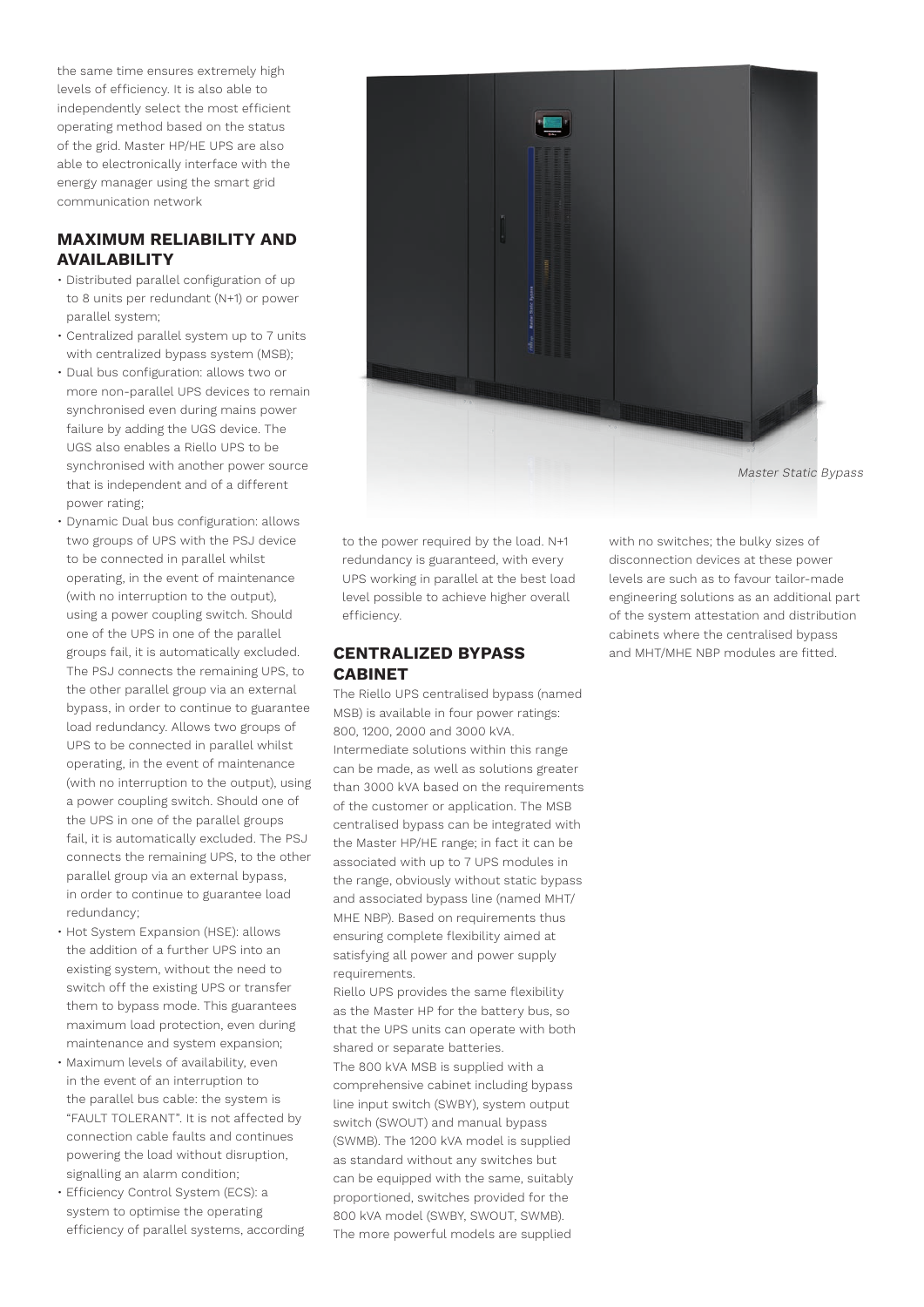### PARALLEL CONFIGURATION OF UP TO 8 UPS UNITS WITH DISTRIBUTED BYPASS

Parallel architecture to ensure redundancy of the power source. **+ Flexibility and modularity and no single point of failure.**



## PARALLEL CONFIGURATION OF UP TO 7 UNITS WITH CENTRALISED BYPASS

Parallel architecture to ensure redundancy of the power source, with autonomous bypass management.

#### **+ Selectivity of downstream faults in bypass mode**



## DUAL BUS CONFIGURATION

Solution to ensure redundancy up to the distribution of the power supply to the loads and improved STS operation.

#### **+ Downstream fault discrimination**

## DYNAMIC DUAL BUS CONFIGURATION

Solution to ensure redundancy of the power supply even during maintenance.

#### **+ High availability and redundancy**





#### **OPTIONS**

| <b>SOFTWARE</b>          | <b>PRODUCT</b> |
|--------------------------|----------------|
| PowerShield <sup>3</sup> | Isolation t    |
| PowerNetGuard            | Parallel kit   |
|                          | Synchronis     |
| <b>ACCESSORIES</b>       | see Maste      |
| NFTMAN 204               | Hot conne      |
| MULTICOM 302             | see Maste      |
| MULTICOM 352             | Battery cal    |
| MULTI I/O                | runtimes       |
| MULTIPANEL               | Top Cable      |
|                          | IP rating IP   |

| Isolation transformer                              |
|----------------------------------------------------|
| Parallel kit                                       |
| Synchronisation device (UGS):<br>see Master MPS    |
| Hot connection device (PSJ):<br>see Master MPS     |
| Battery cabinets empty or for extended<br>runtimes |
| Top Cable Entry cabinets                           |
| IP rating IP31/IP41/IP42                           |
| Battery temperature sensor                         |
| Cold start Kit                                     |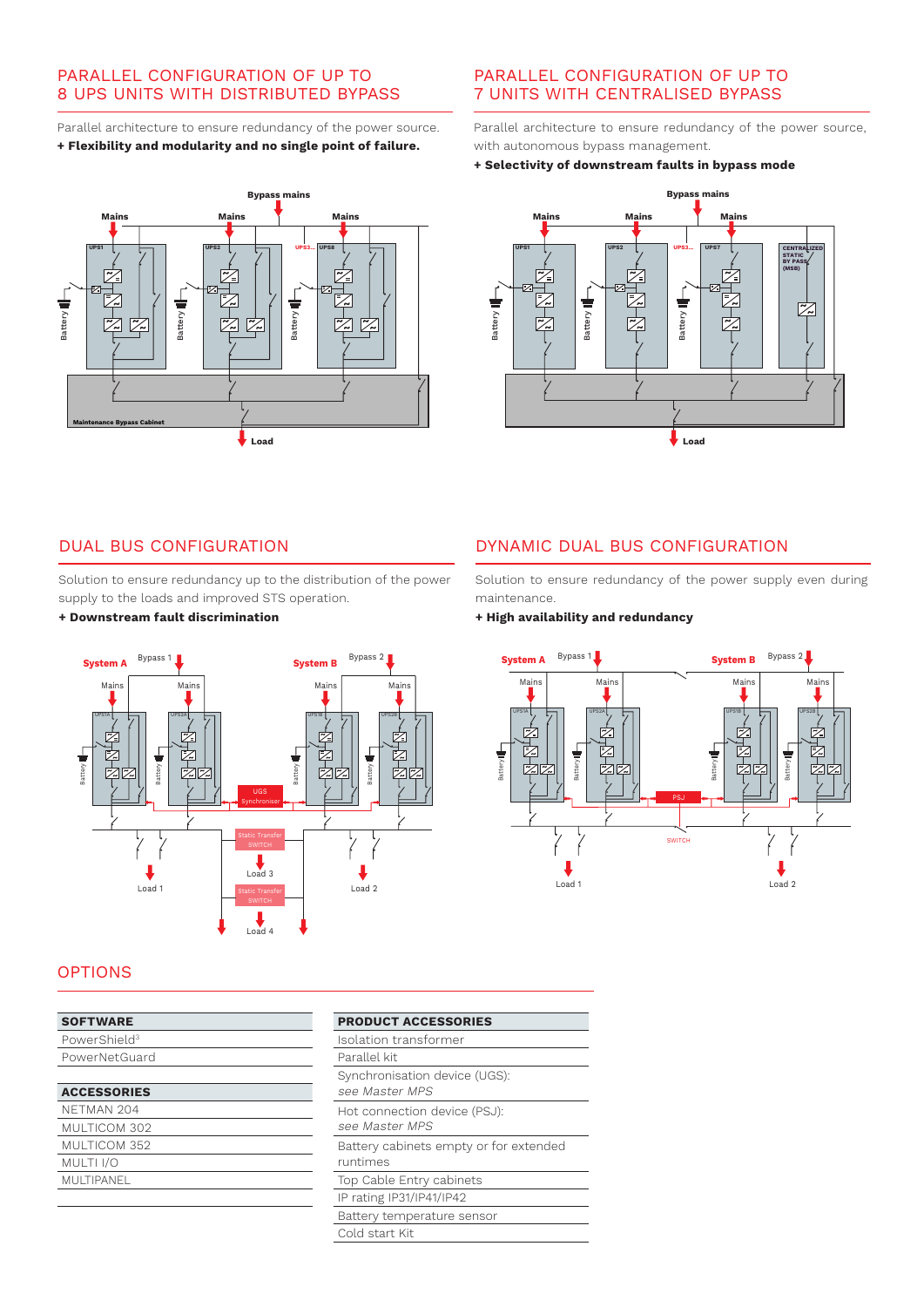#### DIMENSIONS



#### BATTERY CABINET

## CABINETS WITH TOP ACCESS FOR CABLES

| <b>MODELS</b>             | BB 1900 480-V6 / BB 1900 480-V7<br>BB 1900 480-V8 / BB 1900 480-V9 | <b>MODELS</b>             | <b>TCE MHT 100-250</b>                             | <b>TCE MHT 300-600</b>      |
|---------------------------|--------------------------------------------------------------------|---------------------------|----------------------------------------------------|-----------------------------|
| UPS MODELS                | MHT 100-600 / MHE 100-800                                          | <b>UPS MODELS</b>         | MHT 100-250/ MHE 100-250 MHT 300-600 / MHE 300-600 |                             |
| <b>Dimensions</b><br>[mm] | $\frac{1}{2}$<br>$\partial_{6_O}$                                  | <b>Dimensions</b><br>[mm] | 1900<br>$\mathcal{A}_{O_{\Gamma}}$                 | 1900<br>$\mathcal{A}_{O_O}$ |

## THREE-PHASE ISOLATION TRANSFORMERS

| <b>MODELS</b>             | TBX 100 T - TBX 160 T     | TBX 200 T - TBX 250 T         | TBX 300 T - TBX 600 T     |  |  |
|---------------------------|---------------------------|-------------------------------|---------------------------|--|--|
| <b>UPS MODELS</b>         | MHT 100-160 / MHE 100-160 | MHT 200-250 / MHE 200-250     | MHT 300-600 / MHE 300-600 |  |  |
| <b>Dimensions</b><br>[mm] | 1900                      | 1900<br>$\sigma_{O_{\Omega}}$ | 1900                      |  |  |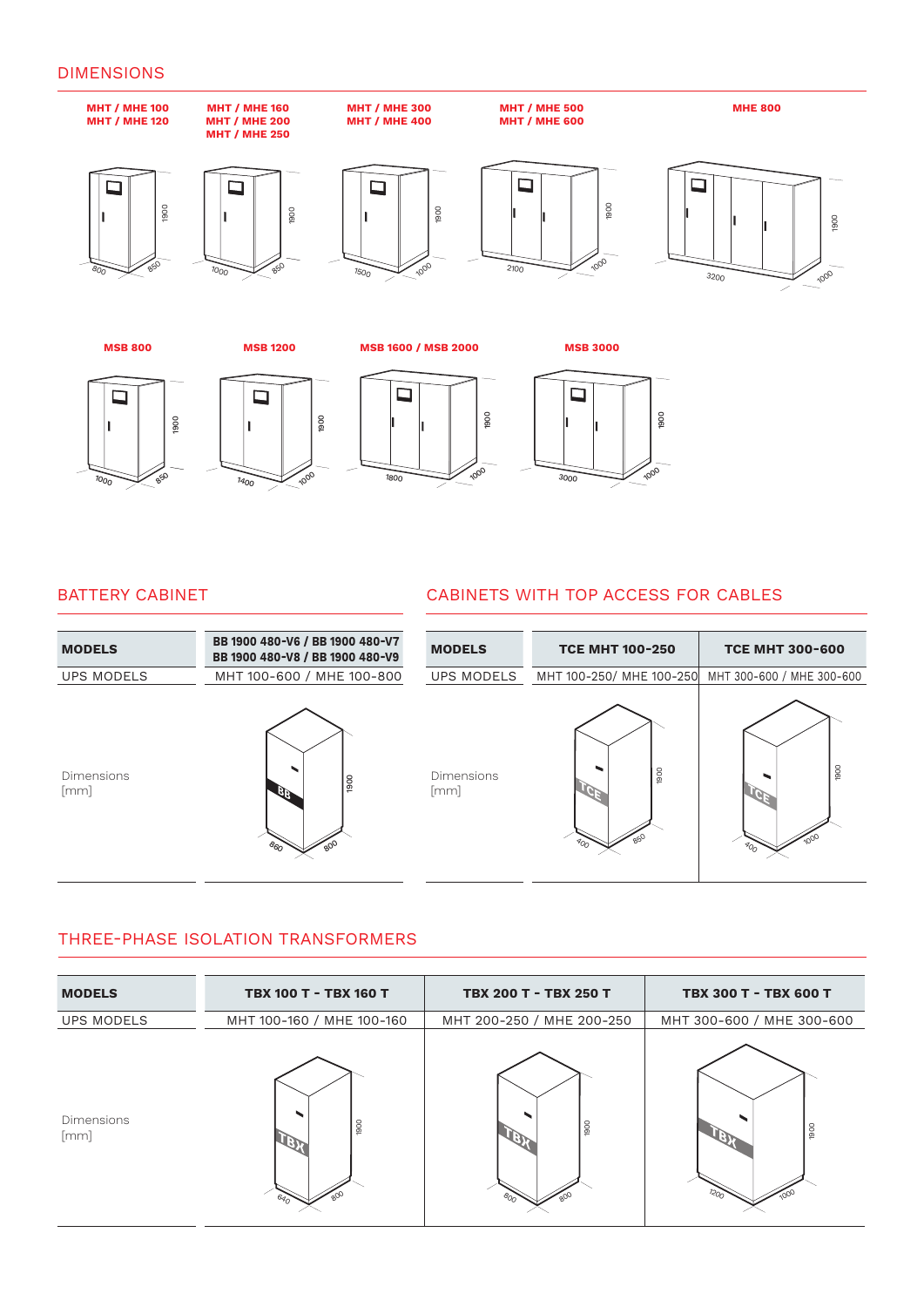| <b>MODELS</b>                                              |                                                                                                                                                                                                                                                                                          |                                                     |     |                                                    |                                 |      |                | MHT 100   MHT 120   MHT 160   MHT 200   MHT 250   MHT 300   MHT 400   MHT 500   MHT 600 |                |  |  |  |
|------------------------------------------------------------|------------------------------------------------------------------------------------------------------------------------------------------------------------------------------------------------------------------------------------------------------------------------------------------|-----------------------------------------------------|-----|----------------------------------------------------|---------------------------------|------|----------------|-----------------------------------------------------------------------------------------|----------------|--|--|--|
| <b>INPUT</b>                                               |                                                                                                                                                                                                                                                                                          |                                                     |     |                                                    |                                 |      |                |                                                                                         |                |  |  |  |
| Rated voltage [V]                                          | 380 / 400 / 415 three-phase                                                                                                                                                                                                                                                              |                                                     |     |                                                    |                                 |      |                |                                                                                         |                |  |  |  |
| Voltage tolerance [V]                                      | 400 ±20% @ full load <sup>1</sup>                                                                                                                                                                                                                                                        |                                                     |     |                                                    |                                 |      |                |                                                                                         |                |  |  |  |
| Frequency [Hz]                                             | $45 - 65$                                                                                                                                                                                                                                                                                |                                                     |     |                                                    |                                 |      |                |                                                                                         |                |  |  |  |
| Power factor                                               |                                                                                                                                                                                                                                                                                          | >0.99                                               |     |                                                    |                                 |      |                |                                                                                         |                |  |  |  |
| Harmonic current<br>distortion [THDi]                      | $<$ 3%                                                                                                                                                                                                                                                                                   |                                                     |     |                                                    |                                 |      |                |                                                                                         |                |  |  |  |
| Soft start                                                 | 0 - 100% in 120 sec. (selectable)                                                                                                                                                                                                                                                        |                                                     |     |                                                    |                                 |      |                |                                                                                         |                |  |  |  |
| Frequency tolerance                                        |                                                                                                                                                                                                                                                                                          | ±2% (selectable from ±1% to ±5% from front panel)   |     |                                                    |                                 |      |                |                                                                                         |                |  |  |  |
| Standard equipment provided                                |                                                                                                                                                                                                                                                                                          | Back Feed protection; separable bypass line         |     |                                                    |                                 |      |                |                                                                                         |                |  |  |  |
| <b>BYPASS</b>                                              |                                                                                                                                                                                                                                                                                          |                                                     |     |                                                    |                                 |      |                |                                                                                         |                |  |  |  |
| Rated voltage [V]                                          |                                                                                                                                                                                                                                                                                          |                                                     |     |                                                    | 380 / 400 / 415 three-phase + N |      |                |                                                                                         |                |  |  |  |
| Rated Frequency [Hz]                                       |                                                                                                                                                                                                                                                                                          |                                                     |     |                                                    | 50 or 60 (selectable)           |      |                |                                                                                         |                |  |  |  |
| <b>OUTPUT</b>                                              |                                                                                                                                                                                                                                                                                          |                                                     |     |                                                    |                                 |      |                |                                                                                         |                |  |  |  |
| Nominal power [kVA]                                        | 100                                                                                                                                                                                                                                                                                      | 120                                                 | 160 | 200                                                | 250                             | 300  | 400            | 500                                                                                     | 600            |  |  |  |
| Active power [kW]                                          | 90                                                                                                                                                                                                                                                                                       | 108                                                 | 144 | 180                                                | 225                             | 270  | 360            | 450                                                                                     | 540            |  |  |  |
| Number of phases                                           |                                                                                                                                                                                                                                                                                          |                                                     |     |                                                    | $3 + N$                         |      |                |                                                                                         |                |  |  |  |
| Rated voltage [V]                                          |                                                                                                                                                                                                                                                                                          |                                                     |     | 380 / 400 / 415 three-phase + N (selectable)       |                                 |      |                |                                                                                         |                |  |  |  |
| Static stability                                           |                                                                                                                                                                                                                                                                                          |                                                     |     |                                                    | ±1%                             |      |                |                                                                                         |                |  |  |  |
| Dynamic stability                                          |                                                                                                                                                                                                                                                                                          |                                                     |     |                                                    | ±5% in 10 msec.                 |      |                |                                                                                         |                |  |  |  |
| Voltage distortion                                         |                                                                                                                                                                                                                                                                                          |                                                     |     | <1% with linear load / <3% with non-linear load    |                                 |      |                |                                                                                         |                |  |  |  |
| Crest factor [lpeack/lrms]                                 |                                                                                                                                                                                                                                                                                          |                                                     |     |                                                    | 3:1                             |      |                |                                                                                         |                |  |  |  |
| Frequency stability on battery                             |                                                                                                                                                                                                                                                                                          |                                                     |     |                                                    | 0.05%                           |      |                |                                                                                         |                |  |  |  |
| Frequency [Hz]                                             |                                                                                                                                                                                                                                                                                          |                                                     |     |                                                    | 50 or 60 (selectable)           |      |                |                                                                                         |                |  |  |  |
| Overload                                                   |                                                                                                                                                                                                                                                                                          |                                                     |     |                                                    |                                 |      |                |                                                                                         |                |  |  |  |
| <b>BATTERIES</b>                                           |                                                                                                                                                                                                                                                                                          | 110% for 60 min.; 125% for 10 min.; 150% for 1 min. |     |                                                    |                                 |      |                |                                                                                         |                |  |  |  |
| Type                                                       |                                                                                                                                                                                                                                                                                          |                                                     |     | VRLA AGM / GEL; NiCd; Supercaps; Li-ion; Flywheels |                                 |      |                |                                                                                         |                |  |  |  |
| Ripple current                                             |                                                                                                                                                                                                                                                                                          |                                                     |     |                                                    | Zero                            |      |                |                                                                                         |                |  |  |  |
| Recharge voltage<br>compensation                           |                                                                                                                                                                                                                                                                                          |                                                     |     |                                                    | $-0.11\% \times V \times$ °C    |      |                |                                                                                         |                |  |  |  |
| <b>OVERALL SPECIFICATIONS</b>                              |                                                                                                                                                                                                                                                                                          |                                                     |     |                                                    |                                 |      |                |                                                                                         |                |  |  |  |
| Weight [kg]                                                | 700                                                                                                                                                                                                                                                                                      | 750                                                 | 835 | 970                                                | 1060                            | 1500 | 1720           | 2440                                                                                    | 2831           |  |  |  |
| Dimensions (WxDxH) [mm]                                    |                                                                                                                                                                                                                                                                                          | 800x850x1900                                        |     | 1000x850x1900                                      |                                 |      | 1500x1000x1900 |                                                                                         | 2100x1000x1900 |  |  |  |
| Remote signals                                             |                                                                                                                                                                                                                                                                                          |                                                     |     |                                                    | dry contacts (configurable)     |      |                |                                                                                         |                |  |  |  |
| Remote controls                                            |                                                                                                                                                                                                                                                                                          |                                                     |     |                                                    | ESD and bypass (configurable)   |      |                |                                                                                         |                |  |  |  |
| Communications                                             | Double RS232 + dry contacts + 2 slots for communications interface                                                                                                                                                                                                                       |                                                     |     |                                                    |                                 |      |                |                                                                                         |                |  |  |  |
| Ambient temperature                                        |                                                                                                                                                                                                                                                                                          | $0 °C - +40 °C$                                     |     |                                                    |                                 |      |                |                                                                                         |                |  |  |  |
| for the UPS<br>Recommended temperature<br>for battery life |                                                                                                                                                                                                                                                                                          |                                                     |     |                                                    | +20 °C - +25 °C                 |      |                |                                                                                         |                |  |  |  |
| Range of relative humidity                                 | 5-95% non-condensing                                                                                                                                                                                                                                                                     |                                                     |     |                                                    |                                 |      |                |                                                                                         |                |  |  |  |
| Colour                                                     | Dark grey RAL 7016                                                                                                                                                                                                                                                                       |                                                     |     |                                                    |                                 |      |                |                                                                                         |                |  |  |  |
| Noise level at 1 m [dBA]                                   | $63 - 68$<br>$70 - 72$                                                                                                                                                                                                                                                                   |                                                     |     |                                                    |                                 |      |                |                                                                                         |                |  |  |  |
| IP rating                                                  |                                                                                                                                                                                                                                                                                          |                                                     |     |                                                    | IP20 (others on request)        |      |                |                                                                                         |                |  |  |  |
| Double conversion efficiency                               |                                                                                                                                                                                                                                                                                          |                                                     |     |                                                    | up to 94.5%                     |      |                |                                                                                         |                |  |  |  |
| Standards                                                  | European directives: L V 2014/35/EU low voltage Directive EMC 2014/30/EU electromagnetic compatibility<br>Directive Standards: Safety IEC EN 62040-1; EMC IEC EN 62040-2; RoHS compliant<br>Classification in accordance with IEC 62040-3 (Voltage frequency Indioendent) VFI - SS - 111 |                                                     |     |                                                    |                                 |      |                |                                                                                         |                |  |  |  |
| Classification in accordance<br>with IEC 62040-3           |                                                                                                                                                                                                                                                                                          |                                                     |     | (Voltage Frequency Independent) VFI - SS - 111     |                                 |      |                |                                                                                         |                |  |  |  |
| Altitude                                                   |                                                                                                                                                                                                                                                                                          |                                                     |     |                                                    | 6000 max altitude               |      |                |                                                                                         |                |  |  |  |
| Moving the UPS                                             | Pallet jack                                                                                                                                                                                                                                                                              |                                                     |     |                                                    |                                 |      |                |                                                                                         |                |  |  |  |

1 For wider tolerance conditions apply.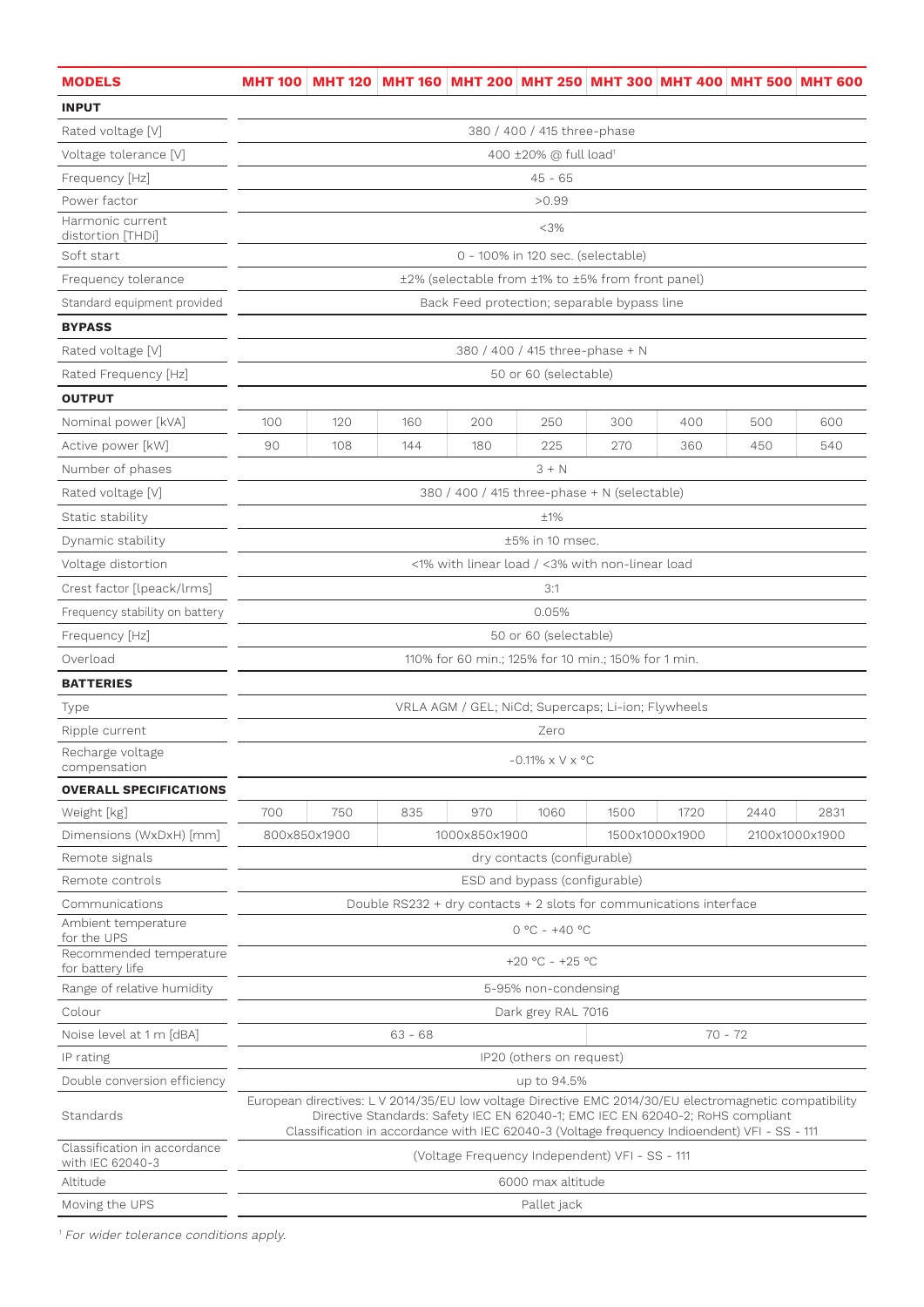| <b>MODELS</b>                               | <b>MHE</b><br>100                                                                        | MHE<br>120                                                                                                                                     | <b>MHE</b><br>160                                                                                                                                                                        | <b>MHE</b><br>200 | MHE<br>250 | <b>MHE</b><br>300                                  | <b>MHE</b><br>400 | <b>MHE</b><br>500 | <b>MHE</b><br>600 | <b>MHE</b><br>800 |
|---------------------------------------------|------------------------------------------------------------------------------------------|------------------------------------------------------------------------------------------------------------------------------------------------|------------------------------------------------------------------------------------------------------------------------------------------------------------------------------------------|-------------------|------------|----------------------------------------------------|-------------------|-------------------|-------------------|-------------------|
| <b>INPUT</b>                                |                                                                                          |                                                                                                                                                |                                                                                                                                                                                          |                   |            |                                                    |                   |                   |                   |                   |
| Rated voltage [V]                           | 380 / 400 / 415 3-phase                                                                  |                                                                                                                                                |                                                                                                                                                                                          |                   |            |                                                    |                   |                   |                   |                   |
| Voltage tolerance [V]                       | 400 ±20% @ full load <sup>1</sup>                                                        |                                                                                                                                                |                                                                                                                                                                                          |                   |            |                                                    |                   |                   |                   |                   |
| Frequency [Hz]                              |                                                                                          | $45 - 65$                                                                                                                                      |                                                                                                                                                                                          |                   |            |                                                    |                   |                   |                   |                   |
| Power factor                                |                                                                                          | >0.99                                                                                                                                          |                                                                                                                                                                                          |                   |            |                                                    |                   |                   |                   |                   |
| Harmonic current<br>distortion [THDi]       |                                                                                          | $<$ 3%                                                                                                                                         |                                                                                                                                                                                          |                   |            |                                                    |                   |                   |                   |                   |
| Soft start                                  |                                                                                          |                                                                                                                                                |                                                                                                                                                                                          |                   |            | 0 - 100% in 120 sec. (selectable)                  |                   |                   |                   |                   |
| Frequency tolerance                         |                                                                                          |                                                                                                                                                |                                                                                                                                                                                          |                   |            | ±2% (selectable from ±1% to ±5% from front panel)  |                   |                   |                   |                   |
| Standard equipment                          |                                                                                          |                                                                                                                                                |                                                                                                                                                                                          |                   |            | Back Feed protection; separable bypass line        |                   |                   |                   |                   |
| <b>BYPASS</b>                               |                                                                                          |                                                                                                                                                |                                                                                                                                                                                          |                   |            |                                                    |                   |                   |                   |                   |
| Rated voltage [V]                           |                                                                                          |                                                                                                                                                |                                                                                                                                                                                          |                   |            | 380 / 400 / 415 3-phase + N                        |                   |                   |                   |                   |
| Frequency [Hz]                              |                                                                                          |                                                                                                                                                |                                                                                                                                                                                          |                   |            | 50 or 60 selectable                                |                   |                   |                   |                   |
| <b>OUTPUT</b>                               |                                                                                          |                                                                                                                                                |                                                                                                                                                                                          |                   |            |                                                    |                   |                   |                   |                   |
| Nominal power [kVA]                         | 100                                                                                      | 120                                                                                                                                            | 160                                                                                                                                                                                      | 200               | 250        | 300                                                | 400               | 500               | 600               | 800               |
| Active power [kW]                           | 100                                                                                      | 120                                                                                                                                            | 160                                                                                                                                                                                      | 200               | 250        | 300                                                | 400               | 500               | 600               | 800               |
| Number of phases                            |                                                                                          |                                                                                                                                                |                                                                                                                                                                                          |                   |            | $3 + N$                                            |                   |                   |                   |                   |
| Rated voltage [V]                           |                                                                                          |                                                                                                                                                |                                                                                                                                                                                          |                   |            | 380 / 400 / 415 3-phase + N (selectable)           |                   |                   |                   |                   |
| Static stability                            |                                                                                          |                                                                                                                                                |                                                                                                                                                                                          |                   |            | $+1%$                                              |                   |                   |                   |                   |
| Dynamic stability                           |                                                                                          |                                                                                                                                                |                                                                                                                                                                                          |                   |            | ±5% in 10 msec.                                    |                   |                   |                   |                   |
| Voltage distortion                          |                                                                                          |                                                                                                                                                |                                                                                                                                                                                          |                   |            | <1% with linear load / <3% with non-linear load    |                   |                   |                   |                   |
| Crest factor [lpeak/lrms]                   |                                                                                          |                                                                                                                                                |                                                                                                                                                                                          |                   |            | 3:1                                                |                   |                   |                   |                   |
| Frequency stability<br>on battery           |                                                                                          | 0.05%                                                                                                                                          |                                                                                                                                                                                          |                   |            |                                                    |                   |                   |                   |                   |
| Frequency [Hz]                              |                                                                                          | 50 or 60 (selectable)                                                                                                                          |                                                                                                                                                                                          |                   |            |                                                    |                   |                   |                   |                   |
| Overload                                    |                                                                                          | 110% for 60 min.; 125% for 10 min.; 150% for 1 min.                                                                                            |                                                                                                                                                                                          |                   |            |                                                    |                   |                   |                   |                   |
| <b>BATTERIES</b>                            |                                                                                          |                                                                                                                                                |                                                                                                                                                                                          |                   |            |                                                    |                   |                   |                   |                   |
| Type                                        |                                                                                          |                                                                                                                                                |                                                                                                                                                                                          |                   |            | VRLA AGM / GEL; NiCd; Supercaps; Li-ion; Flywheels |                   |                   |                   |                   |
| Ripple current                              |                                                                                          |                                                                                                                                                |                                                                                                                                                                                          |                   |            | Zero                                               |                   |                   |                   |                   |
| Recharge voltage<br>compensation            |                                                                                          |                                                                                                                                                |                                                                                                                                                                                          |                   |            | $-0.11\% \times V \times$ °C                       |                   |                   |                   |                   |
| <b>OVERALL SPECIFICATIONS</b>               |                                                                                          |                                                                                                                                                |                                                                                                                                                                                          |                   |            |                                                    |                   |                   |                   |                   |
| Weight [kg]                                 | 850                                                                                      | 850                                                                                                                                            | 1015                                                                                                                                                                                     | 1070              | 1300       | 1680                                               | 2050              | 3026              | 3080              | 4004              |
| Dimensions (WxDxH) [mm]                     | 3200x<br>800x850x1900<br>1500x1000x1900<br>2100x1000x1900<br>1000x850x1900<br>1000x 1900 |                                                                                                                                                |                                                                                                                                                                                          |                   |            |                                                    |                   |                   |                   |                   |
| Remote signals                              |                                                                                          |                                                                                                                                                |                                                                                                                                                                                          |                   |            | volt-free contacts (configurable)                  |                   |                   |                   |                   |
| Remote controls                             |                                                                                          |                                                                                                                                                |                                                                                                                                                                                          |                   |            | ESD and bypass (configurable)                      |                   |                   |                   |                   |
| Communication                               |                                                                                          |                                                                                                                                                | Double RS232 + remote contacts + 2 slots for communications interface                                                                                                                    |                   |            |                                                    |                   |                   |                   |                   |
| Ambient temperature<br>for the UPS          |                                                                                          |                                                                                                                                                |                                                                                                                                                                                          |                   |            | $0 °C - +40 °C$                                    |                   |                   |                   |                   |
| Recommended temperature<br>for battery life |                                                                                          |                                                                                                                                                |                                                                                                                                                                                          |                   |            | +20 °C - +25 °C                                    |                   |                   |                   |                   |
| Range of relative humidity                  |                                                                                          |                                                                                                                                                |                                                                                                                                                                                          |                   |            | 5-95% non-condensing                               |                   |                   |                   |                   |
| Colour                                      |                                                                                          |                                                                                                                                                |                                                                                                                                                                                          |                   |            | Dark grey RAL 7016                                 |                   |                   |                   |                   |
| Noise level (@ 1 m) [dBA]                   |                                                                                          |                                                                                                                                                | $63 - 68$                                                                                                                                                                                |                   |            |                                                    |                   | $70 - 72$         |                   |                   |
| Protection level                            |                                                                                          |                                                                                                                                                |                                                                                                                                                                                          |                   |            | IP20 (others upon request)                         |                   |                   |                   |                   |
| SMART ACTIVE Efficiency                     |                                                                                          |                                                                                                                                                |                                                                                                                                                                                          |                   |            | >99%                                               |                   |                   |                   |                   |
| Double Conversion Efficiency                |                                                                                          |                                                                                                                                                |                                                                                                                                                                                          |                   |            | up to 95.5%                                        |                   |                   |                   |                   |
| Regulations                                 |                                                                                          |                                                                                                                                                | European directives: L V 2014/35/EU low voltage Directive EMC 2014/30/EU electromagnetic compatibility<br>Directive Standards: Safety IEC EN 62040-1; EMC IEC EN 62040-2; RoHS compliant |                   |            |                                                    |                   |                   |                   |                   |
| Classification according<br>to IEC 62040-3  |                                                                                          | Classification in accordance with IEC 62040-3 (Voltage frequency Indioendent) VFI - SS - 111<br>(Voltage Frequency Independent) VFI - SS - 111 |                                                                                                                                                                                          |                   |            |                                                    |                   |                   |                   |                   |

1 For wider tolerance conditions apply.